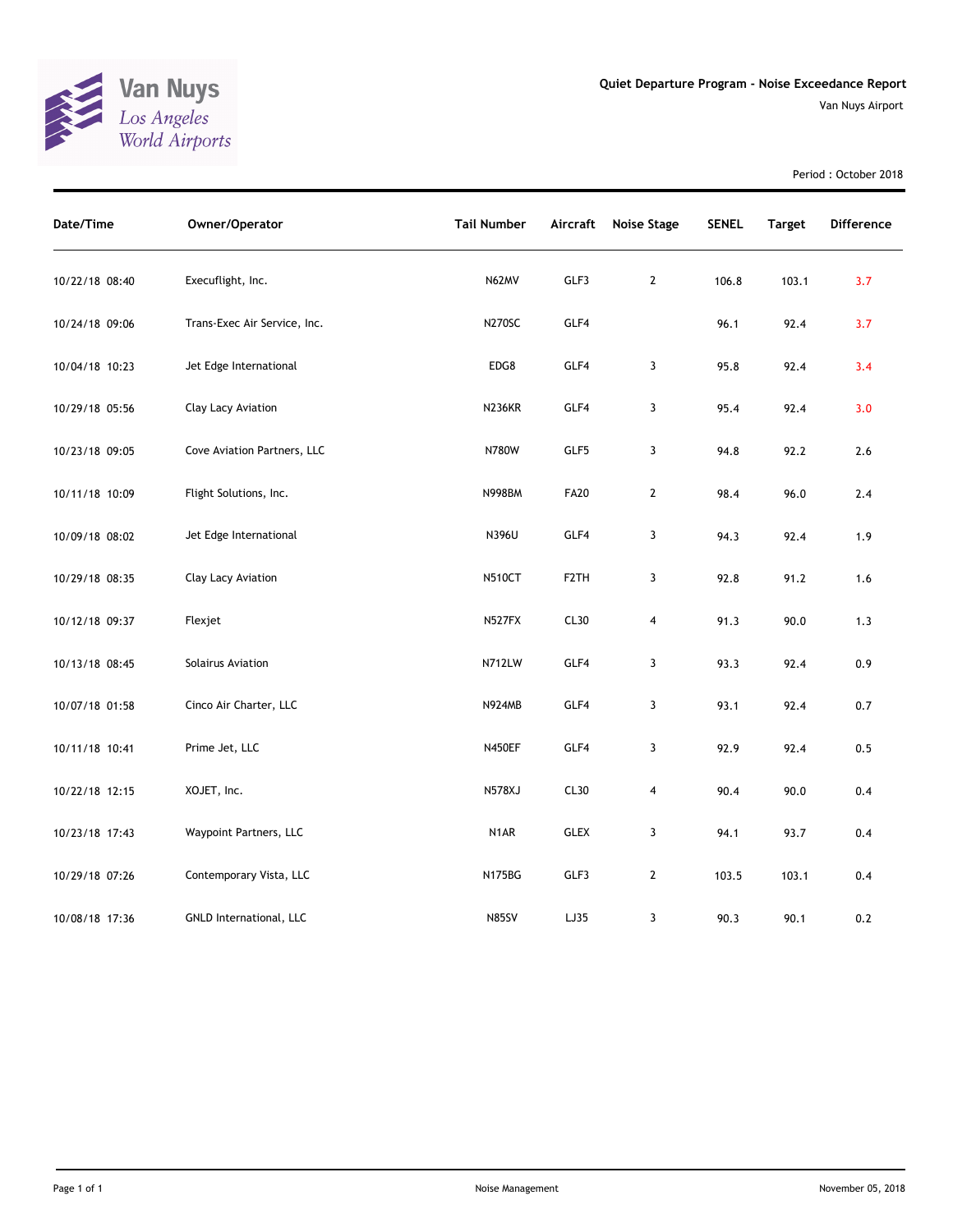

Period : October 2018

| Owner/Operator                         | <b>Departures Exceeding</b><br><b>Target Noise Level</b> | <b>Total Southbound</b><br><b>Jet Departures</b> |
|----------------------------------------|----------------------------------------------------------|--------------------------------------------------|
| Jet Edge International                 | 2                                                        | 57                                               |
| Clay Lacy Aviation                     | $\mathbf{2}$                                             | 64                                               |
| Execuflight, Inc.                      | $\mathbf{1}$                                             | $\mathbf{1}$                                     |
| Flight Solutions, Inc.                 | 1                                                        | 1                                                |
| <b>GNLD International, LLC</b>         | 1                                                        |                                                  |
| Waypoint Partners, LLC                 | 1                                                        |                                                  |
| Cinco Air Charter, LLC                 | 1                                                        |                                                  |
| Trans-Exec Air Service, Inc.           |                                                          | 5                                                |
| Contemporary Vista, LLC                |                                                          | 6                                                |
| Cove Aviation Partners, LLC            |                                                          | 7                                                |
| Prime Jet, LLC                         |                                                          | 17                                               |
| Solairus Aviation                      |                                                          | 17                                               |
| Flexjet                                |                                                          | 45                                               |
| XOJET, Inc.                            | 1                                                        | 62                                               |
| 3TD LLC                                | 0                                                        | $\mathbf{1}$                                     |
| 5664 Chalon, LLC                       | 0                                                        |                                                  |
| 711 Air Corporation                    | 0                                                        |                                                  |
| 80701 Holding Trust                    | 0                                                        |                                                  |
| AbbVie US, LLC                         | 0                                                        |                                                  |
| Abelag Aviation SA                     | 0                                                        |                                                  |
| Acrisure Aircraft 233, LLC             | 0                                                        |                                                  |
| Aero Air, LLC                          | 0                                                        |                                                  |
| Aerolineas Ejecutivas, SA de CV        | 0                                                        |                                                  |
| Aeromedevac, Inc.                      | 0                                                        |                                                  |
| AFS Group LLC                          | 0                                                        |                                                  |
| Agassi Enterprises, Inc.               | 0                                                        |                                                  |
| AH Aviation Limited                    | 0                                                        |                                                  |
| Air 7, LLC                             | 0                                                        |                                                  |
| Air Kaitar, LLC                        | 0                                                        |                                                  |
| Air Med Services, LLC                  | 0                                                        |                                                  |
| Aircraft Evaluation & Management, Inc. | 0                                                        |                                                  |
| AIRJET SERVICES LLC                    | 0                                                        |                                                  |
| Alpha Bravo Aviation, LLC              | 0                                                        |                                                  |
| American Resources                     | 0                                                        |                                                  |
| Arab Wings                             | 0                                                        |                                                  |
| A-Ron Resources, LLC                   | 0                                                        |                                                  |
| ATI Jet, Inc.                          | 0                                                        |                                                  |
| Automatic Press, LLC                   | 0                                                        |                                                  |
| AVAG Inc.                              | 0                                                        |                                                  |
| <b>Aviation Unlimited</b>              | 0                                                        |                                                  |

The Van Nuys Airport Fly Friendly - Quiet Departure Program asks that operators of jet aircraft use manufacturer's or NBAA quiet departure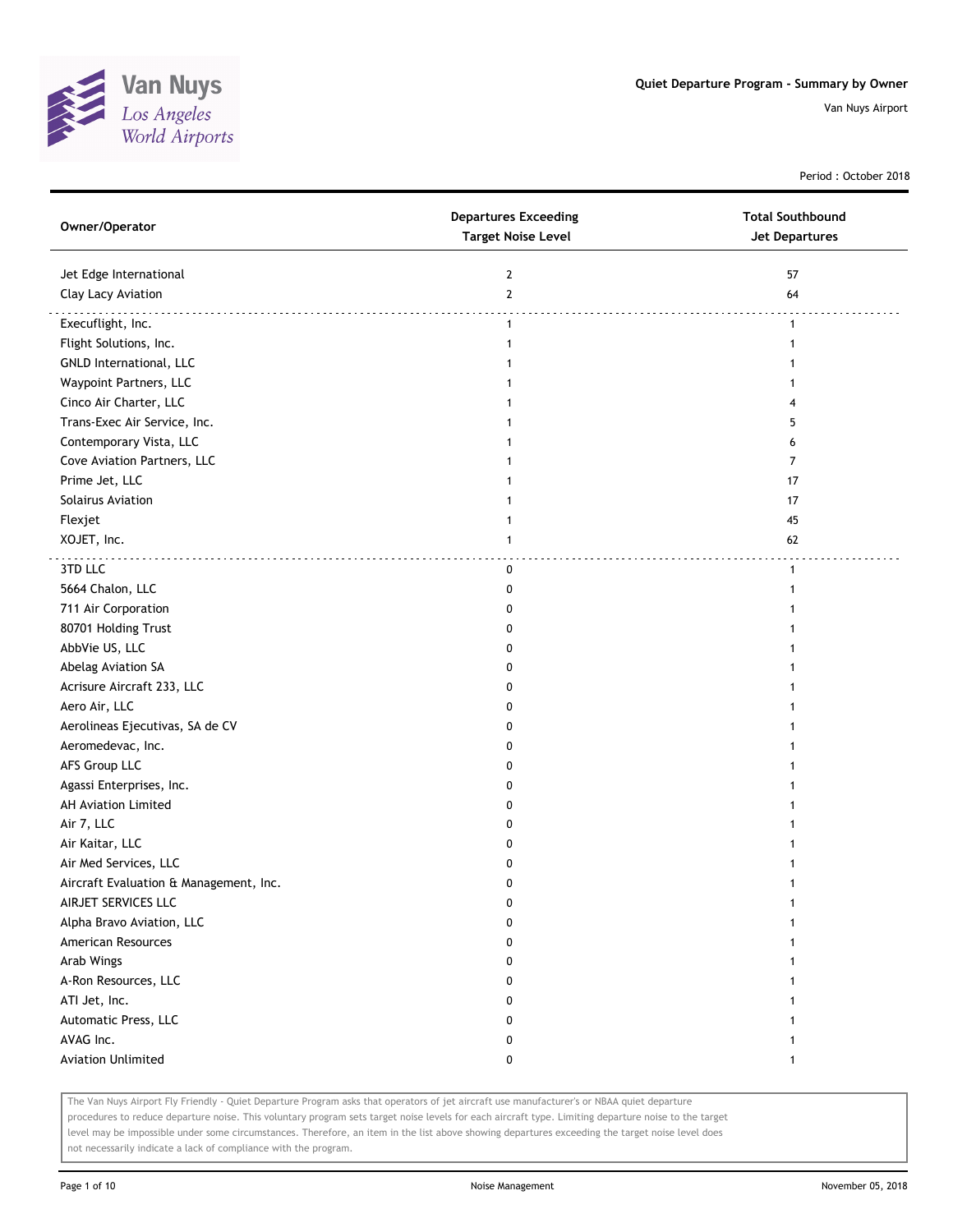

Period : October 2018

| Owner/Operator                           | <b>Departures Exceeding</b><br><b>Target Noise Level</b> | <b>Total Southbound</b><br><b>Jet Departures</b> |
|------------------------------------------|----------------------------------------------------------|--------------------------------------------------|
| Bakersfield Jet Center by Loyds Aviation | 0                                                        | 1                                                |
| Bay Area/Diablo Petroleum Company        | 0                                                        |                                                  |
| BRAVO OWNER LLC                          | 0                                                        |                                                  |
| C Dot Aviation, LLC                      | 0                                                        |                                                  |
| C.C. Calzone, LLC                        | 0                                                        |                                                  |
| <b>C'Air Leasing</b>                     | 0                                                        |                                                  |
| Capital Challenge, LLC                   | 0                                                        |                                                  |
| Capital City Jet Center, Inc.            | 0                                                        |                                                  |
| CAPITAL TRANSPORT LLC                    | 0                                                        |                                                  |
| Captive Aire Systems, Inc.               | 0                                                        |                                                  |
| Central Missouri Aviation, Inc           | 0                                                        |                                                  |
| Chartright Air Licensing Corp.           | 0                                                        |                                                  |
| Cheyenne Air Center                      | 0                                                        |                                                  |
| Citation N554MB, LLC                     | 0                                                        |                                                  |
| Clear Channel Communication, Inc.        | O                                                        |                                                  |
| Commercial Aerea SA de CV                | 0                                                        |                                                  |
| Copper Beech Capital, LLC                | 0                                                        |                                                  |
| Corporate Air, LLC                       | 0                                                        |                                                  |
| Corporate Aircraft Management Inc        | 0                                                        |                                                  |
| Country Creek Farms, LLC                 | 0                                                        |                                                  |
| Craig Air, LLC                           | 0                                                        |                                                  |
| Crescent Heights Sales, Inc.             | 0                                                        |                                                  |
| CTP Aviation, LLC                        | 0                                                        |                                                  |
| Culbertson Aviation, LLC                 | 0                                                        |                                                  |
| Custom Jet Charters, LLC                 | 0                                                        |                                                  |
| D S ADVISORS INC                         | 0                                                        |                                                  |
| Daniel Island Aviation, LLC              | 0                                                        | 1                                                |
| Disney Aviation Group                    | 0                                                        |                                                  |
| Dorado Aircraft Leasing, LLC             | 0                                                        |                                                  |
| Dorato Jets, LLC                         | 0                                                        |                                                  |
| Drone Aviation, LLC                      | 0                                                        |                                                  |
| Dumont Aircraft Charter, LLC             | 0                                                        |                                                  |
| DuPage Aerospace Corporation             | 0                                                        |                                                  |
| EASYJET AIRLINE Co. Ltd                  | 0                                                        |                                                  |
| Embraer                                  | 0                                                        |                                                  |
| Era Helicopters LLC                      | 0                                                        |                                                  |
| Eurofly Service SpA                      | 0                                                        |                                                  |
| <b>Executive Aviation Corporation</b>    | 0                                                        |                                                  |
| <b>Executive Flight Services</b>         | 0                                                        |                                                  |
| <b>ExpressJet Airlines</b>               | 0                                                        |                                                  |
| <b>FE 33, LLC</b>                        | 0                                                        | 1                                                |

The Van Nuys Airport Fly Friendly - Quiet Departure Program asks that operators of jet aircraft use manufacturer's or NBAA quiet departure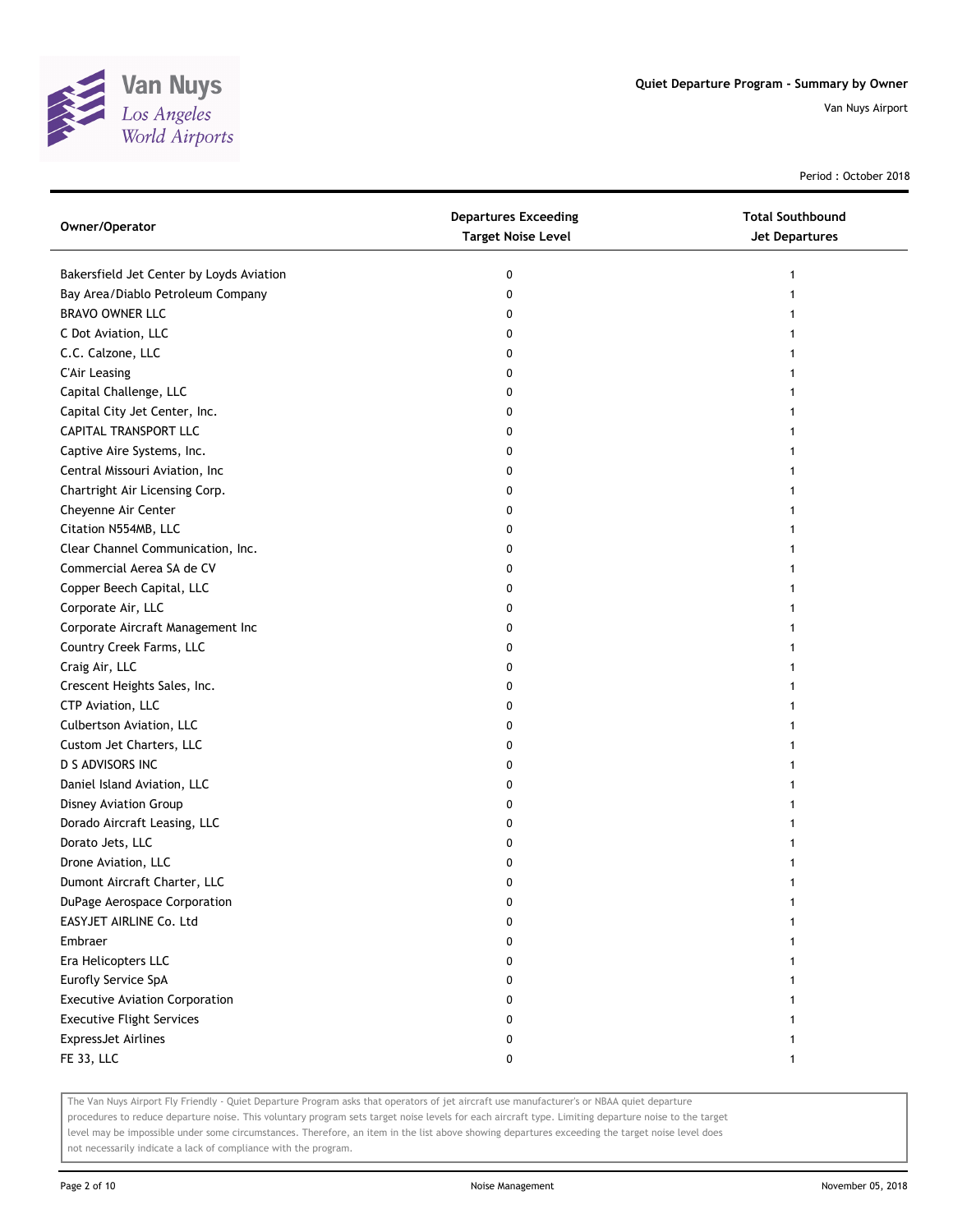

Period : October 2018

| Owner/Operator                              | <b>Departures Exceeding</b><br><b>Target Noise Level</b> | <b>Total Southbound</b><br>Jet Departures |
|---------------------------------------------|----------------------------------------------------------|-------------------------------------------|
| FE 47, LLC                                  | 0                                                        | 1                                         |
| <b>Finser Corporation</b>                   | 0                                                        |                                           |
| Fleet Unlimited, Inc.                       | 0                                                        |                                           |
| Flexjet, LLC                                | 0                                                        |                                           |
| Flexjets                                    | 0                                                        |                                           |
| <b>Flight Operations</b>                    | 0                                                        | 1                                         |
| Flight Venture, LLC                         | 0                                                        | 1                                         |
| FlightWorks                                 | 0                                                        |                                           |
| Fly Eagle, LLC                              | 0                                                        |                                           |
| Four C Air, Inc.                            | 0                                                        |                                           |
| Freedom Jets                                | 0                                                        |                                           |
| Fuxion Line, SA de CV                       | 0                                                        |                                           |
| FVG International, Ltd.                     | 0                                                        |                                           |
| GA Aircraft Sales, LLC                      | 0                                                        |                                           |
| <b>GAKA LLC</b>                             | 0                                                        |                                           |
| <b>Gama Aviation LLC</b>                    | 0                                                        |                                           |
| Gama Aviation Signature Aircraft Management | 0                                                        |                                           |
| <b>GE Capital Solutions AG</b>              | 0                                                        |                                           |
| Genmark Ventures, LLC                       | 0                                                        |                                           |
| Gilbert Development Corp.                   | 0                                                        |                                           |
| Global Next Generation, LLC                 | 0                                                        |                                           |
| Globaljet NA, LLC                           | 0                                                        |                                           |
| Goshen Air Center, Inc.                     | 0                                                        |                                           |
| Government Aruba                            | 0                                                        |                                           |
| Green Chair Productions, Inc.               | 0                                                        | 1                                         |
| <b>Grossman Company Properties</b>          | 0                                                        | 1                                         |
| Gulf Coast Aviation, Inc.                   | 0                                                        |                                           |
| Guthy-Renker Aviation, LLC                  | 0                                                        |                                           |
| HAWKER 462 LLC                              | 0                                                        |                                           |
| Hawker RC19, LLC                            | 0                                                        |                                           |
| Heights Aviation Inc                        | 0                                                        |                                           |
| Helidosa Helicopteros Dominicanos, SA       | 0                                                        |                                           |
| HFO Leasing, LLC                            | 0                                                        |                                           |
| International Jet, LLC                      | 0                                                        |                                           |
| Issue V, Inc.                               | 0                                                        |                                           |
| Ithaka Charter, LLC                         | 0                                                        |                                           |
| Jet Access Aviation, LLC                    | 0                                                        |                                           |
| Jet Methods                                 | 0                                                        |                                           |
| JetSelect Aviation                          | 0                                                        |                                           |
| JetSelect Aviation, LLC                     | 0                                                        |                                           |
| Jetsons LLC                                 | 0                                                        | $\mathbf{1}$                              |

The Van Nuys Airport Fly Friendly - Quiet Departure Program asks that operators of jet aircraft use manufacturer's or NBAA quiet departure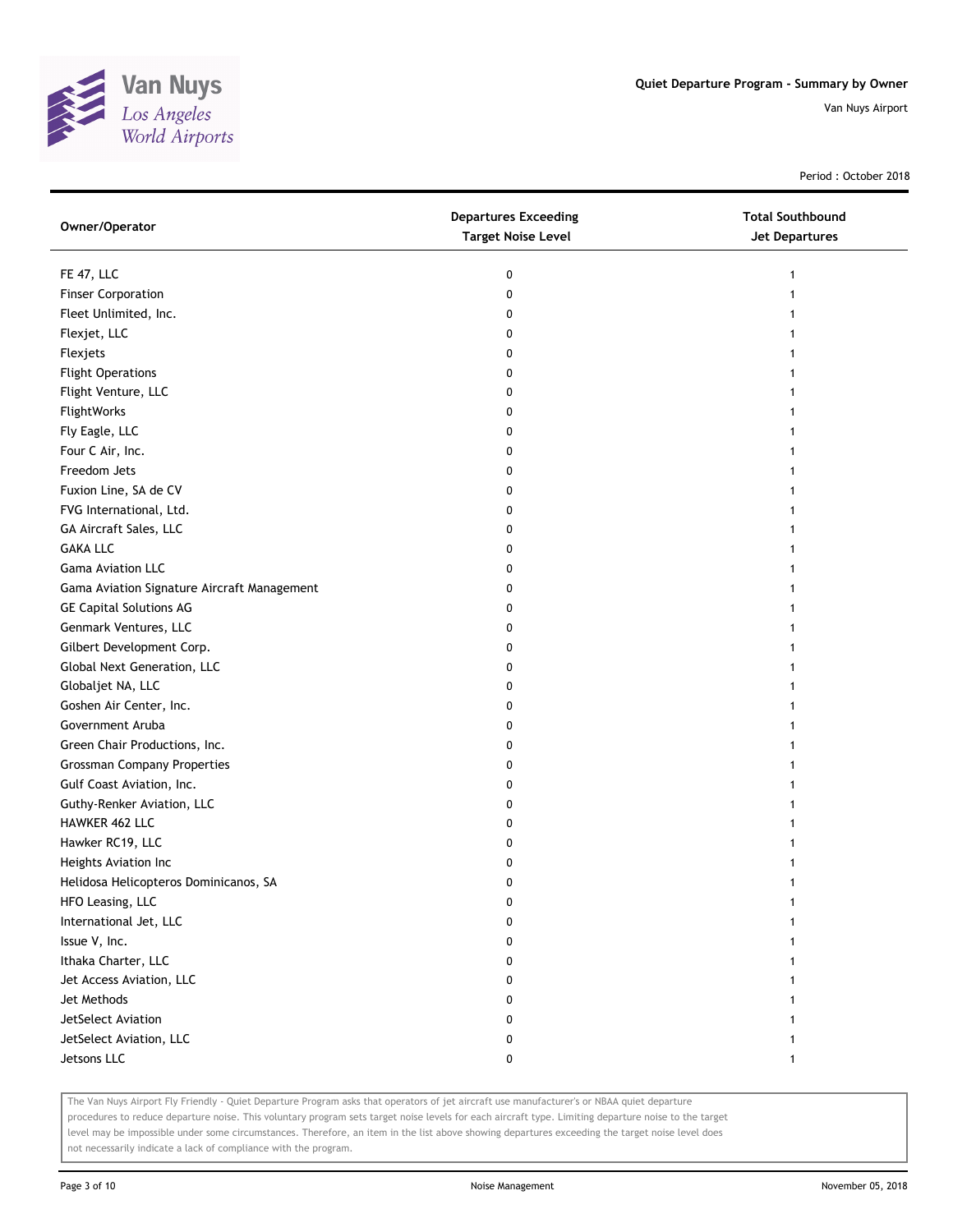

Period : October 2018

| Owner/Operator                    | <b>Departures Exceeding</b><br><b>Target Noise Level</b> | <b>Total Southbound</b><br>Jet Departures |
|-----------------------------------|----------------------------------------------------------|-------------------------------------------|
| Jim Falk Lexus of Beverly Hills   | 0                                                        | 1                                         |
| JT Aviation Leasing Co., LLC      | 0                                                        |                                           |
| Kalitta Charters LLC              | 0                                                        |                                           |
| Kalitta Charters, LLC             | 0                                                        |                                           |
| Key Air, LLC                      | 0                                                        |                                           |
| Keystone Aviation, LLC            | 0                                                        | 1                                         |
| KHCL LLC                          | 0                                                        |                                           |
| Kinston Clipper, LLC              | 0                                                        |                                           |
| Kiowa Aircraft Leasing, LLC       | 0                                                        |                                           |
| KNC FLIGHTS LLC                   | 0                                                        |                                           |
| KW Flight, LLC                    | 0                                                        |                                           |
| L & G Aviation, LLC               | 0                                                        |                                           |
| Langham Developments, LLC         | 0                                                        |                                           |
| Latitude 33 Consulting LLC        | 0                                                        |                                           |
| Laurel Highlands Jet Center, Inc. | 0                                                        |                                           |
| LIAMAJ AVIATION INC               | 0                                                        |                                           |
| Liberty Jet Management            | 0                                                        |                                           |
| Life Time Fitness Inc             | 0                                                        |                                           |
| LNW Consulting, LLC               | 0                                                        |                                           |
| Loacker, John R.                  | 0                                                        |                                           |
| Malibu Consulting, Ltd.           | 0                                                        |                                           |
| Mattias Transport, LLC            | 0                                                        |                                           |
| Maverick Air II, LLC              | 0                                                        |                                           |
| Max Air, LLC                      | 0                                                        |                                           |
| McGilvra Management Services, LLC | 0                                                        |                                           |
| Medway Air Ambulance, Inc.        | 0                                                        |                                           |
| Memley Aviation                   | 0                                                        |                                           |
| Merle Norman Cosmetics, Inc.      | 0                                                        |                                           |
| Mid Oaks Investments, LLC         | 0                                                        |                                           |
| MKM Aviation, LLC                 | 0                                                        |                                           |
| MLD 605 LEASING LLC               | 0                                                        |                                           |
| Monkey Wrench Aviation Ltd.       | 0                                                        |                                           |
| MT 7 AIRCRAFT LLC                 | 0                                                        |                                           |
| Mueller Industries, Inc.          | 0                                                        |                                           |
| N560BF, LLC                       | 0                                                        |                                           |
| N770CJ, LLC                       | 0                                                        |                                           |
| N789TT, LLC                       | 0                                                        |                                           |
| Najafi Aviation, LLC              | 0                                                        |                                           |
| NasJet                            | 0                                                        |                                           |
| NCP Freedom, LLC                  | 0                                                        |                                           |
| NHW, LLC                          | 0                                                        | 1                                         |

The Van Nuys Airport Fly Friendly - Quiet Departure Program asks that operators of jet aircraft use manufacturer's or NBAA quiet departure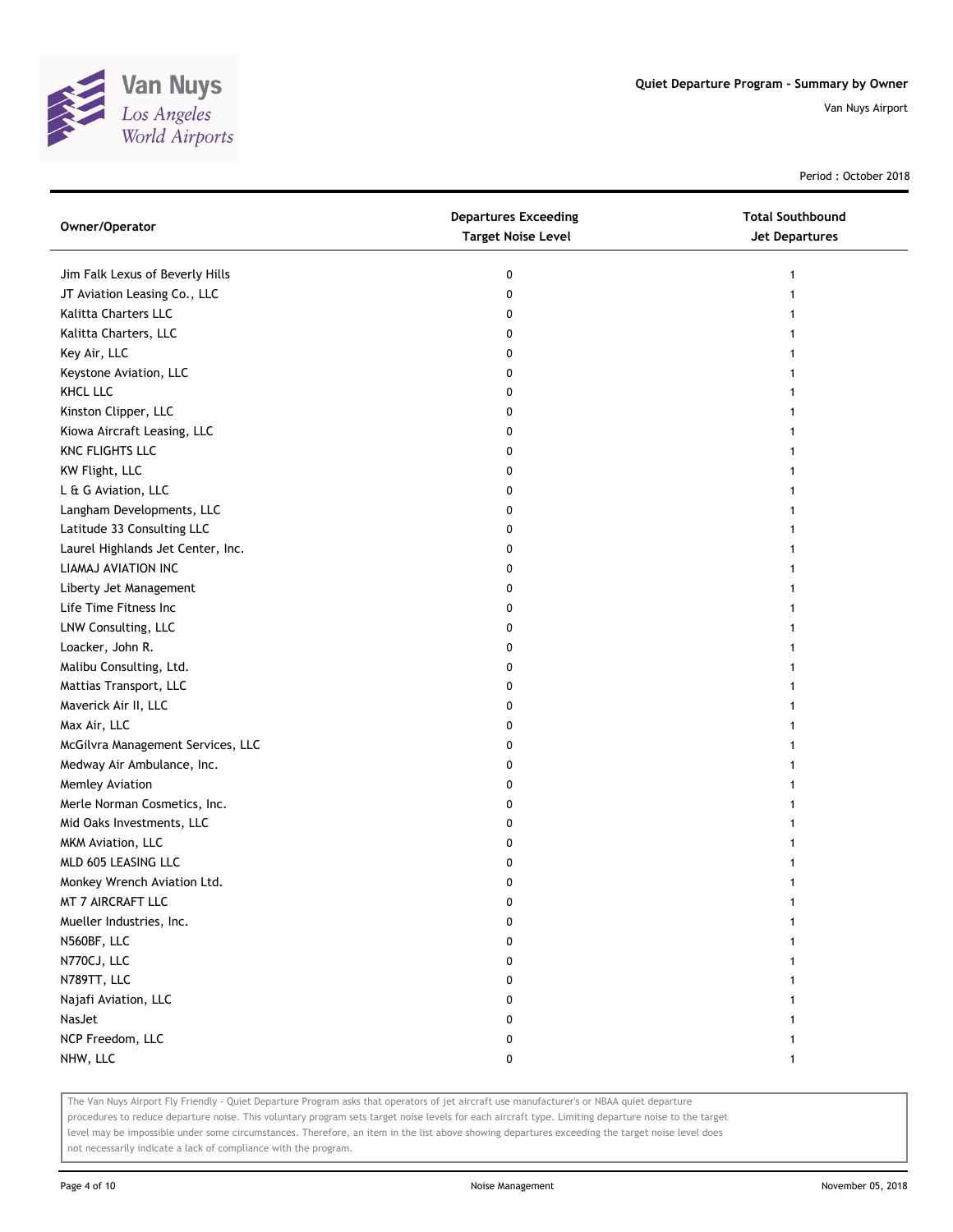

Period : October 2018

| Owner/Operator                              | <b>Departures Exceeding</b><br><b>Target Noise Level</b> | <b>Total Southbound</b><br>Jet Departures |
|---------------------------------------------|----------------------------------------------------------|-------------------------------------------|
| Niznick Enterprises, Inc.                   | 0                                                        |                                           |
| OB Air LLC                                  | 0                                                        |                                           |
| Olco Aviation, LLC                          | 0                                                        |                                           |
| Omni Air Transport LLC                      | 0                                                        |                                           |
| PHD Interplanetary, LLC                     | 0                                                        |                                           |
| Planet Nine Private Air, LLC                | 0                                                        |                                           |
| Platinum Equity, LLC                        | 0                                                        |                                           |
| Policia Federal Preventiva                  | 0                                                        |                                           |
| Premier Consulting, LLC                     | 0                                                        |                                           |
| Premier Jets, Inc.                          | 0                                                        |                                           |
| <b>Priester Aviation</b>                    | 0                                                        |                                           |
| Progeny 3, Inc.                             | 0                                                        |                                           |
| Raynemen, LLC                               | 0                                                        |                                           |
| Red Light Management                        | 0                                                        |                                           |
| Red Wing Aeroplane Co., LLC                 | 0                                                        |                                           |
| ROYAL AIR FREIGHT INC                       | 0                                                        |                                           |
| Sage Air, LLC                               | 0                                                        |                                           |
| Santa Fe Aviation, LLC                      | 0                                                        |                                           |
| Schubach Aviation Inc                       | 0                                                        |                                           |
| Screaming Eagle Aviation, LLC               | 0                                                        |                                           |
| Sentient Jet                                | 0                                                        |                                           |
| SIEBEL JAMES A                              | 0                                                        |                                           |
| Sir Norman Foster and Partners, Ltd.        | 0                                                        |                                           |
| Six Daughters Limited                       | 0                                                        |                                           |
| Soin International, LLC                     | 0                                                        |                                           |
| Space Exploration Technologies, Corp.       | 0                                                        |                                           |
| <b>Starbase Aviation</b>                    | 0                                                        |                                           |
| Starwest Air, LLC                           | 0                                                        |                                           |
| Tetra Financial Group, LLC                  | 0                                                        |                                           |
| Textron Aviation, Inc.                      | 0                                                        |                                           |
| The Noel Corporation                        | 0                                                        |                                           |
| The Steve & Leigh Ann Anderson Family Trust | 0                                                        |                                           |
| TRANSAIR LEASING INC                        | 0                                                        |                                           |
| Transnet Aviation Group, LLC                | 0                                                        |                                           |
| Triumph Aviation, Inc.                      | 0                                                        |                                           |
| TST Air Leasing, LLC                        | 0                                                        |                                           |
| Turbine Aircraft Marketing, Inc.            | 0                                                        |                                           |
| UNITED AIRLINES Inc.                        | 0                                                        |                                           |
| United Medical Devices, LLC                 | 0                                                        |                                           |
| Viking Travel Services Limited              | 0                                                        |                                           |
| VistaJet Luftfahrtunternehmen               | 0                                                        |                                           |

The Van Nuys Airport Fly Friendly - Quiet Departure Program asks that operators of jet aircraft use manufacturer's or NBAA quiet departure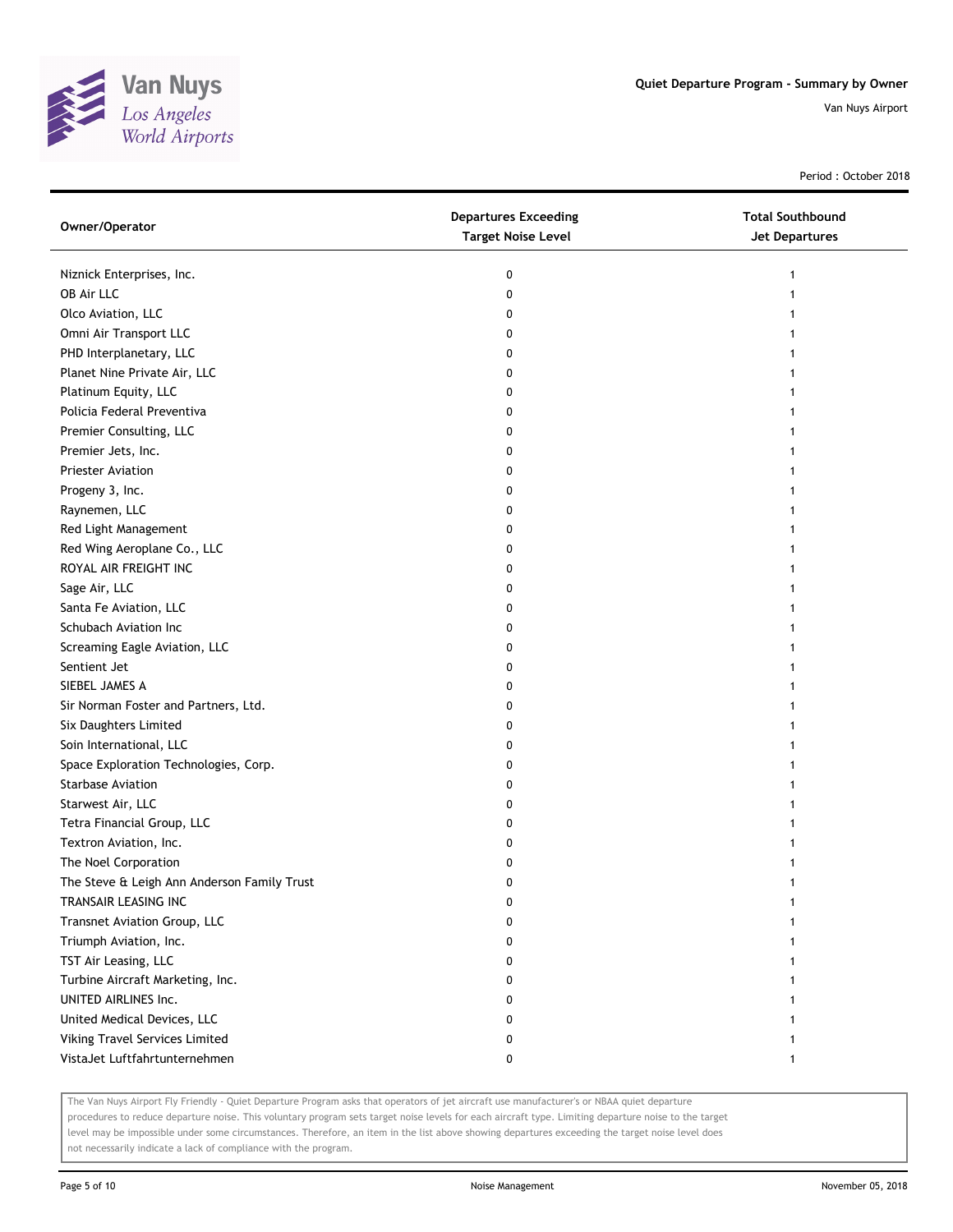

Period : October 2018

| Owner/Operator                     | <b>Departures Exceeding</b><br><b>Target Noise Level</b> | <b>Total Southbound</b><br>Jet Departures |
|------------------------------------|----------------------------------------------------------|-------------------------------------------|
| Watch Hill Capital, LLC            | 0                                                        | 1                                         |
| WEH 601 LLC                        | 0                                                        | 1                                         |
| West Air (USA)                     | 0                                                        |                                           |
| West Coast Charters, LLC           | 0                                                        |                                           |
| Wheels Up                          | 0                                                        |                                           |
| Wilshire Associates, Inc.          | 0                                                        | 1                                         |
| Windsor Jet Management             | 0                                                        | 1                                         |
| <b>WTB Financial Corporation</b>   | 0                                                        | $\mathbf{1}$                              |
| 214BM, LLC                         | 0                                                        | 2                                         |
| 3B Air, LLC                        | 0                                                        | $\overline{2}$                            |
| Acabel, LLC                        | 0                                                        | 2                                         |
| Air Lease Corporation              | 0                                                        | 2                                         |
| <b>AOSky Corporation</b>           | 0                                                        | 2                                         |
| Ava Air, LLC                       | 0                                                        | $\mathbf{2}$                              |
| Avalon Capital Group, LLC          | 0                                                        | $\mathbf{2}$                              |
| Aviation Services, LLC             | 0                                                        | 2                                         |
| Bank of America, N.A.              | 0                                                        | 2                                         |
| Blue Spruce Capital Corp.          | 0                                                        | 2                                         |
| Business Jet Managers, Inc.        | 0                                                        | 2                                         |
| Canyon Partners, LLC               | 0                                                        | 2                                         |
| Central Management Services II LLC | 0                                                        | 2                                         |
| CH Management Services, LLC        | 0                                                        | 2                                         |
| Charlie Romeo, LLC                 | 0                                                        | 2                                         |
| Charter Airlines, LLC              | 0                                                        | 2                                         |
| Cohen Aviation Leasing, LLC        | 0                                                        | 2                                         |
| Compania Ejecutiva, SA de CV       | 0                                                        | 2                                         |
| Corporate Flight Management, Inc.  | 0                                                        | 2                                         |
| CX 34, LLC                         | 0                                                        | 2                                         |
| Elite Air, Inc.                    | 0                                                        | 2                                         |
| Emanon Aviation, Inc.              | 0                                                        | 2                                         |
| ExcelAire Service, Inc.            | 0                                                        | 2                                         |
| Exclusive Jets, LLC                | 0                                                        | $\overline{2}$                            |
| F & L Aviation, LLC                | 0                                                        | 2                                         |
| GreenEagles, LLC                   | 0                                                        | 2                                         |
| Irongate Air, LLC                  | 0                                                        | $\mathbf{2}$                              |
| JEFFERSON COUNTY SHERIFFS OFFICE   | 0                                                        | $\mathbf{2}$                              |
| Jet Aviation Flight Services       | 0                                                        | $\mathbf{2}$                              |
| Jet Ready                          | 0                                                        | 2                                         |
| JETBLUE AIRWAYS Corp.              | 0                                                        | 2                                         |
| Journey Aviation, LLC              | 0                                                        | $\mathbf{2}$                              |
| JS Jet IV, LLC                     | 0                                                        | $\mathbf{2}$                              |

The Van Nuys Airport Fly Friendly - Quiet Departure Program asks that operators of jet aircraft use manufacturer's or NBAA quiet departure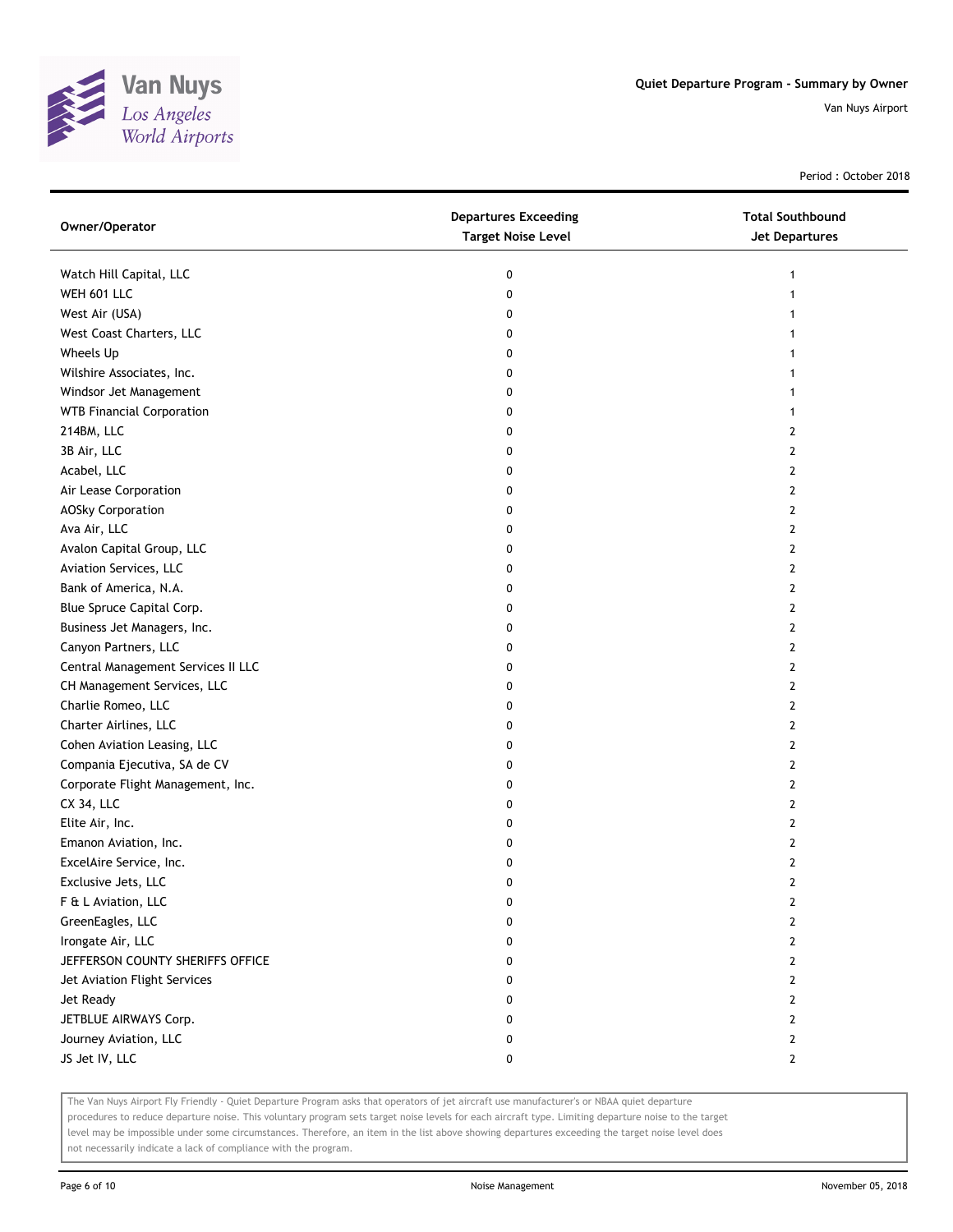

Period : October 2018

| Owner/Operator                                  | <b>Departures Exceeding</b><br><b>Target Noise Level</b> | <b>Total Southbound</b><br><b>Jet Departures</b> |
|-------------------------------------------------|----------------------------------------------------------|--------------------------------------------------|
| Kent Industries, LLC                            | 0                                                        | $\mathbf{2}$                                     |
| Keystone Foods Corporation                      | 0                                                        | 2                                                |
| KMR Aviation, Inc.                              | 0                                                        | 2                                                |
| Landmark Aviation Aircraft Management & Charter | 0                                                        | 2                                                |
| Las Vegas Sands Corp.                           | 0                                                        | 2                                                |
| Lear 006 Holding Ltd                            | 0                                                        | 2                                                |
| Leonard Green & Partners, LLC                   | 0                                                        | 2                                                |
| LFG Aviation 4 Inc.                             | 0                                                        | 2                                                |
| MAC Aircraft Sales, LLC                         | 0                                                        | 2                                                |
| Maroon Creek Holdings, LLC                      | 0                                                        | 2                                                |
| Marquis Jet Partners Inc                        | 0                                                        | 2                                                |
| McCoy Corporation                               | 0                                                        | 2                                                |
| McLeod Properties Fontana, LLC                  | 0                                                        | 2                                                |
| METROJET Ltd                                    | 0                                                        | 2                                                |
| Mountain Aviation, Inc.                         | 0                                                        | 2                                                |
| MTS Leasing, LLC                                | 0                                                        | $\overline{2}$                                   |
| N116JC LLC                                      | 0                                                        | $\mathbf{2}$                                     |
| N4MH LLC                                        | 0                                                        | 2                                                |
| N550CT, LLC                                     | 0                                                        | 2                                                |
| Napa Jet Center                                 | 0                                                        | 2                                                |
| <b>NV510 LLC</b>                                | 0                                                        | 2                                                |
| <b>NVJETS</b>                                   | 0                                                        | 2                                                |
| OB AIR LLC                                      | 0                                                        | 2                                                |
| Pacific Coast Jet Charter, Inc.                 | 0                                                        | 2                                                |
| Pacific Coast Jet, LLC                          | 0                                                        | 2                                                |
| Pacific Legacy, LLC                             | 0                                                        | $\overline{2}$                                   |
| PMC Global, Inc.                                | 0                                                        | $\mathbf{2}$                                     |
| Popping Up Everywhere, LLC                      | 0                                                        | 2                                                |
| Pratt Aviation Pty. Ltd.                        | 0                                                        | 2                                                |
| Red.com                                         | 0                                                        | 2                                                |
| Riava Investments, LLC                          | 0                                                        | 2                                                |
| SAF Flight, LLC                                 | 0                                                        | 2                                                |
| Scott, D. Gregory                               | 0                                                        | 2                                                |
| SEVASTOPOL-AVIA Ltd                             | 0                                                        | 2                                                |
| <b>Short Hills Aviation</b>                     | 0                                                        | $\overline{2}$                                   |
| Sky One Holdings, LLC DBA Privaira              | 0                                                        | 2                                                |
| Sky River Consulting, LLC                       | 0                                                        | $\mathbf{2}$                                     |
| Strange Bird, Inc.                              | 0                                                        | 2                                                |
| Superior Transportation Associates, Inc.        | 0                                                        | 2                                                |
| Swift Aircraft Management, LLC                  | 0                                                        | 2                                                |
| Talon Air Inc                                   | 0                                                        | 2                                                |

The Van Nuys Airport Fly Friendly - Quiet Departure Program asks that operators of jet aircraft use manufacturer's or NBAA quiet departure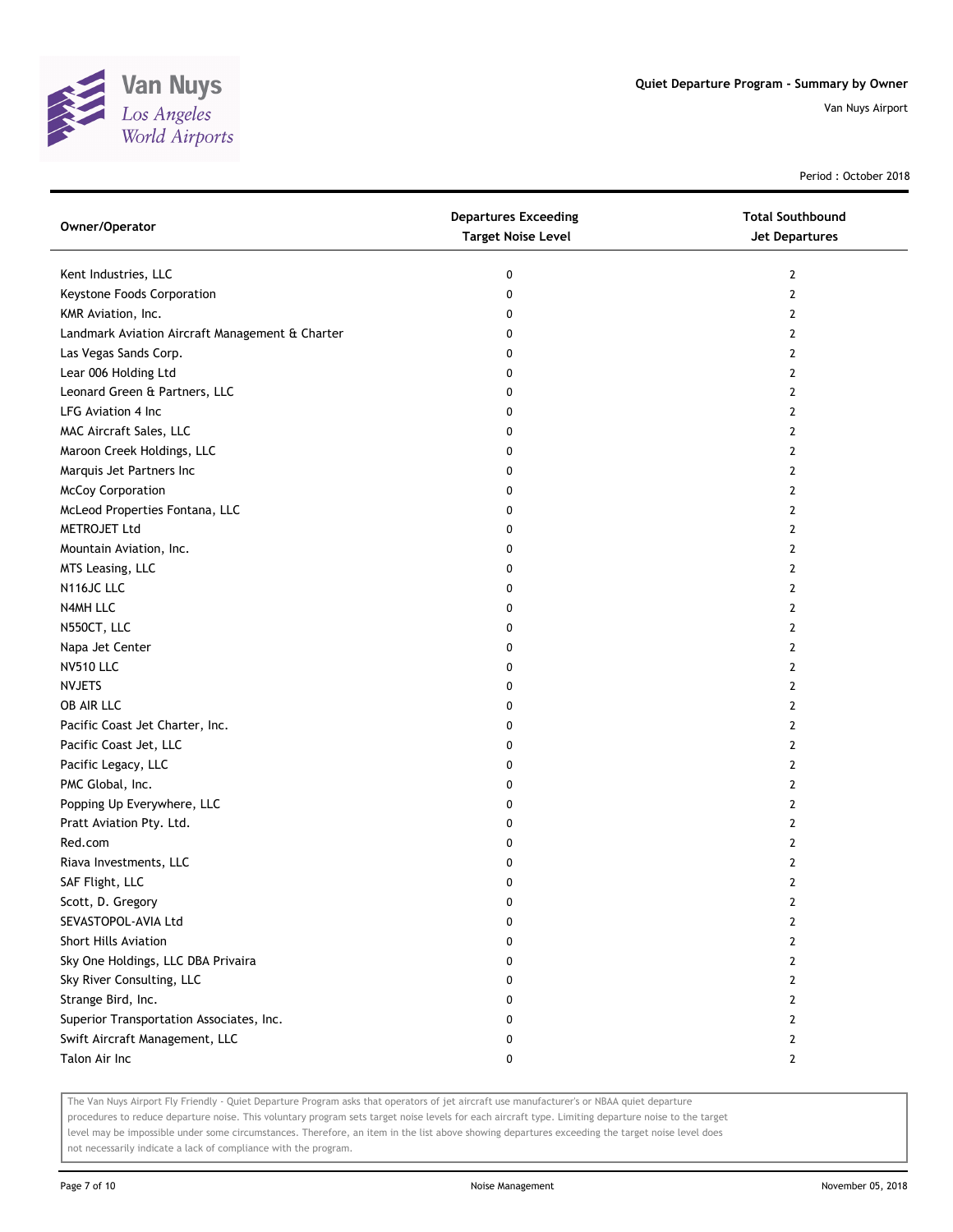

Period : October 2018

| Owner/Operator                         | <b>Departures Exceeding</b><br><b>Target Noise Level</b> | <b>Total Southbound</b><br><b>Jet Departures</b> |
|----------------------------------------|----------------------------------------------------------|--------------------------------------------------|
| Taughannock Aviation Corporation       | 0                                                        | $\mathbf{2}$                                     |
| TriPacific Managers, Inc.              | 0                                                        | 2                                                |
| TTX Holdings, LLC                      | 0                                                        | 2                                                |
| White Pint Two, LLC                    | 0                                                        | 2                                                |
| Aero Jet Services, LLC                 | 0                                                        | 3                                                |
| AIR WISCONSIN AIRLINES Corp.           | 0                                                        | 3                                                |
| Banu, LLC                              | 0                                                        | 3                                                |
| Beverly Hills Exotic Collection, LLC   | 0                                                        | 3                                                |
| BOMBARDIER BUSINESS JET SOLUTIONS Inc. | 0                                                        | 3                                                |
| Emerson Electric Co                    | 0                                                        | 3                                                |
| ExcelAire, LLC                         | 0                                                        | 3                                                |
| FL Aviation Corp.                      | 0                                                        | 3                                                |
| Global Jet Capital                     | 0                                                        | 3                                                |
| Icon Taxi Aereo, Ltda.                 | 0                                                        | 3                                                |
| Jet Aviation Business Jets             | 0                                                        | 3                                                |
| K5-Aviation GmbH                       | 0                                                        | 3                                                |
| Maine Aviation Aircraft Charter, LLC   | 0                                                        | 3                                                |
| MC Group                               | 0                                                        | 3                                                |
| Meridian Air Charter                   | 0                                                        | 3                                                |
| Padal Inc.                             | 0                                                        | 3                                                |
| Presidential Aviation, Inc.            | 0                                                        | 3                                                |
| Priester Aviation, LLC                 | 0                                                        | 3                                                |
| Tennessee Jet, LLC                     | 0                                                        | 3                                                |
| Terra Dulce, LLC                       | 0                                                        | 3                                                |
| Three Hundred Sixty Degrees, LLC       | 0                                                        | 3                                                |
| Trans-Pacific Air Charter, LLC         | 0                                                        | 3                                                |
| West Coast Charters, Inc.              | 0                                                        | 3                                                |
| Channel Island Aviation, Inc.          | 0                                                        | 4                                                |
| CI Jets                                | 0                                                        | 4                                                |
| <b>Cirrus Aviation Services</b>        | 0                                                        |                                                  |
| Club Jet                               | 0                                                        |                                                  |
| Delta Private Jets, Inc.               | 0                                                        |                                                  |
| Executive Flight Solutions, LLC        | 0                                                        |                                                  |
| Fair Wind Air Charter                  | 0                                                        |                                                  |
| FUGA, Inc.                             | 0                                                        |                                                  |
| Jet Aviation Flight Services, Inc.     | 0                                                        |                                                  |
| Jet Set Aircraft, Inc.                 | 0                                                        |                                                  |
| Justice Air, Inc.                      | 0                                                        |                                                  |
| <b>MB Airways</b>                      | 0                                                        |                                                  |
| NETJETS AVIATION Inc.                  | 0                                                        |                                                  |
| NMH Aviation, Inc.                     | 0                                                        |                                                  |

The Van Nuys Airport Fly Friendly - Quiet Departure Program asks that operators of jet aircraft use manufacturer's or NBAA quiet departure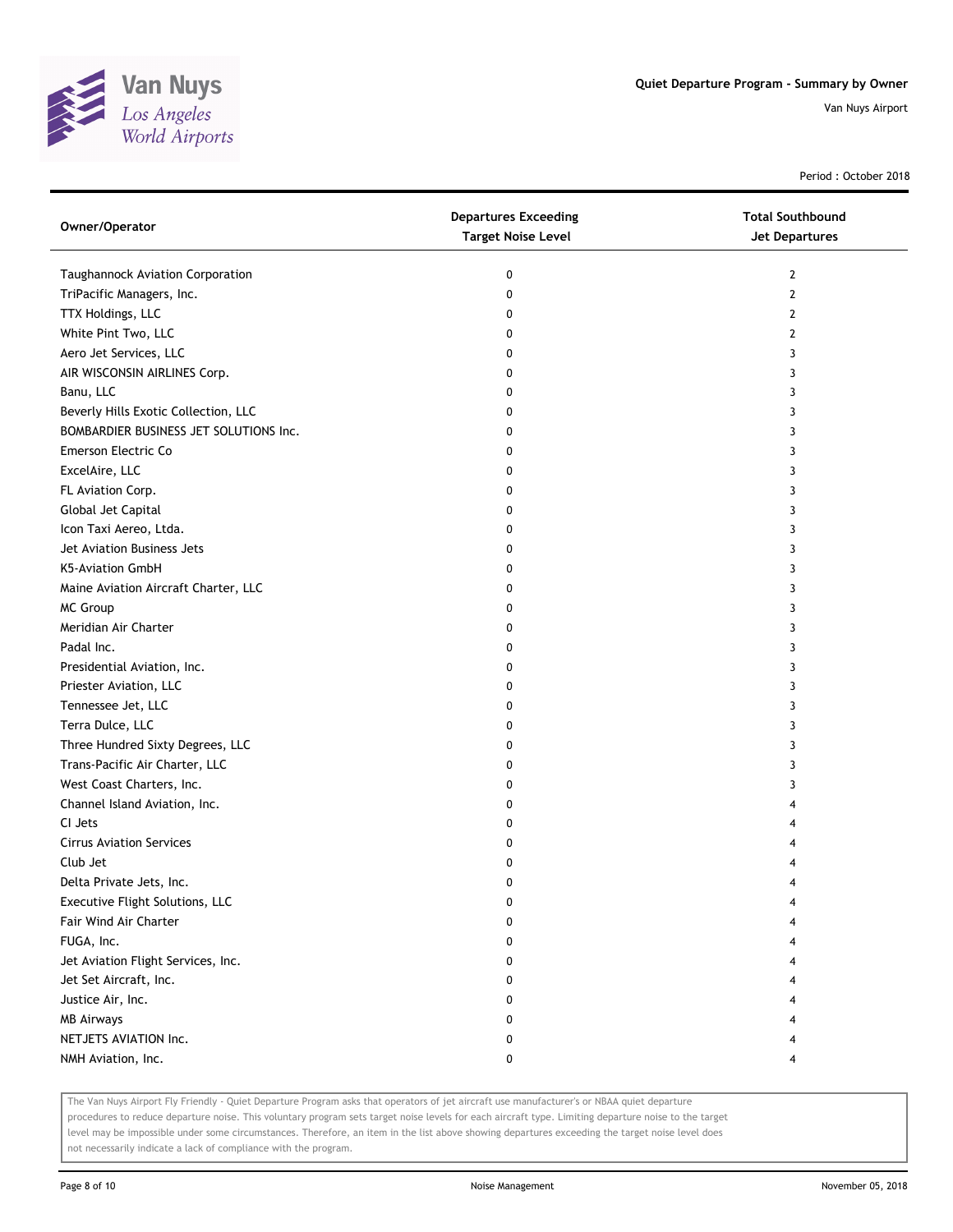

Period : October 2018

| Owner/Operator                   | <b>Departures Exceeding</b><br><b>Target Noise Level</b> | <b>Total Southbound</b><br><b>Jet Departures</b> |
|----------------------------------|----------------------------------------------------------|--------------------------------------------------|
| Paragon Airways                  | 0                                                        | 4                                                |
| Park Air, LLC                    | 0                                                        | 4                                                |
| Precision Aircraft Management    | 0                                                        | 4                                                |
| The Shafmaster Company, Inc.     | 0                                                        | 4                                                |
| Threshold Technologies, Inc.     | 0                                                        | 4                                                |
| Ultra-Lux Jets, Inc.             | 0                                                        | 4                                                |
| Westman Development, LLC         | 0                                                        | 4                                                |
| Aviation Consultants, Inc.       | 0                                                        | 5                                                |
| Flightworks                      | 0                                                        | 5                                                |
| <b>Gama Aviation</b>             | 0                                                        | 5                                                |
| Gama Charters, Inc.              | 0                                                        | 5                                                |
| Gemini Air Group, Inc.           | 0                                                        | 5                                                |
| Leveled Wings, LLC               | 0                                                        | 5                                                |
| Mike Post Productions, Inc.      | 0                                                        | 5                                                |
| Oynx Jet Group                   | 0                                                        | 5                                                |
| Desert Jet, LLC                  | 0                                                        | 6                                                |
| Executive Airlines, SL           | 0                                                        | 6                                                |
| Jet Aviation Business Jets, Inc. | 0                                                        | 6                                                |
| Oakmont Corporation              | 0                                                        | 6                                                |
| Starjet, Inc.                    | 0                                                        | 6                                                |
| Swift Aviation Management, Inc.  | 0                                                        | 6                                                |
| Williams Communities, LLC        | 0                                                        | 6                                                |
| <b>AVJET Corporation</b>         | 0                                                        | 7                                                |
| Delta Private Jets               | 0                                                        | $\overline{7}$                                   |
| Hollister Aviation, LLC          | 0                                                        | $\overline{7}$                                   |
| OVG Aviation, LLC                | 0                                                        | 7                                                |
| Regency Air, LLC                 | 0                                                        | 7                                                |
| VistaJet Limited                 | 0                                                        | 7                                                |
| VLJ HA-420, LLC                  | 0                                                        | $\overline{7}$                                   |
| Worldwide Jet Charter, LLC       | 0                                                        | 7                                                |
| Golden State Jet, LLC            | 0                                                        | 8                                                |
| L & G Aviation, LLC              | 0                                                        | 8                                                |
| Latitude 33 Aviation, LLC        | 0                                                        | 8                                                |
| Tutor-Saliba Corporation         | 0                                                        | 8                                                |
| Dumont Jets                      | 0                                                        | 9                                                |
| Jet Linx Aviation, LLC           | 0                                                        | 10                                               |
| Talon Air, Inc.                  | 0                                                        | 10                                               |
| <b>Flight Options</b>            | 0                                                        | 11                                               |
| Millbrook Air                    | 0                                                        | 11                                               |
| Mountain Aviation, Inc           | 0                                                        | 11                                               |
| Wonderful Citrus Aviation        | 0                                                        | 12                                               |

The Van Nuys Airport Fly Friendly - Quiet Departure Program asks that operators of jet aircraft use manufacturer's or NBAA quiet departure